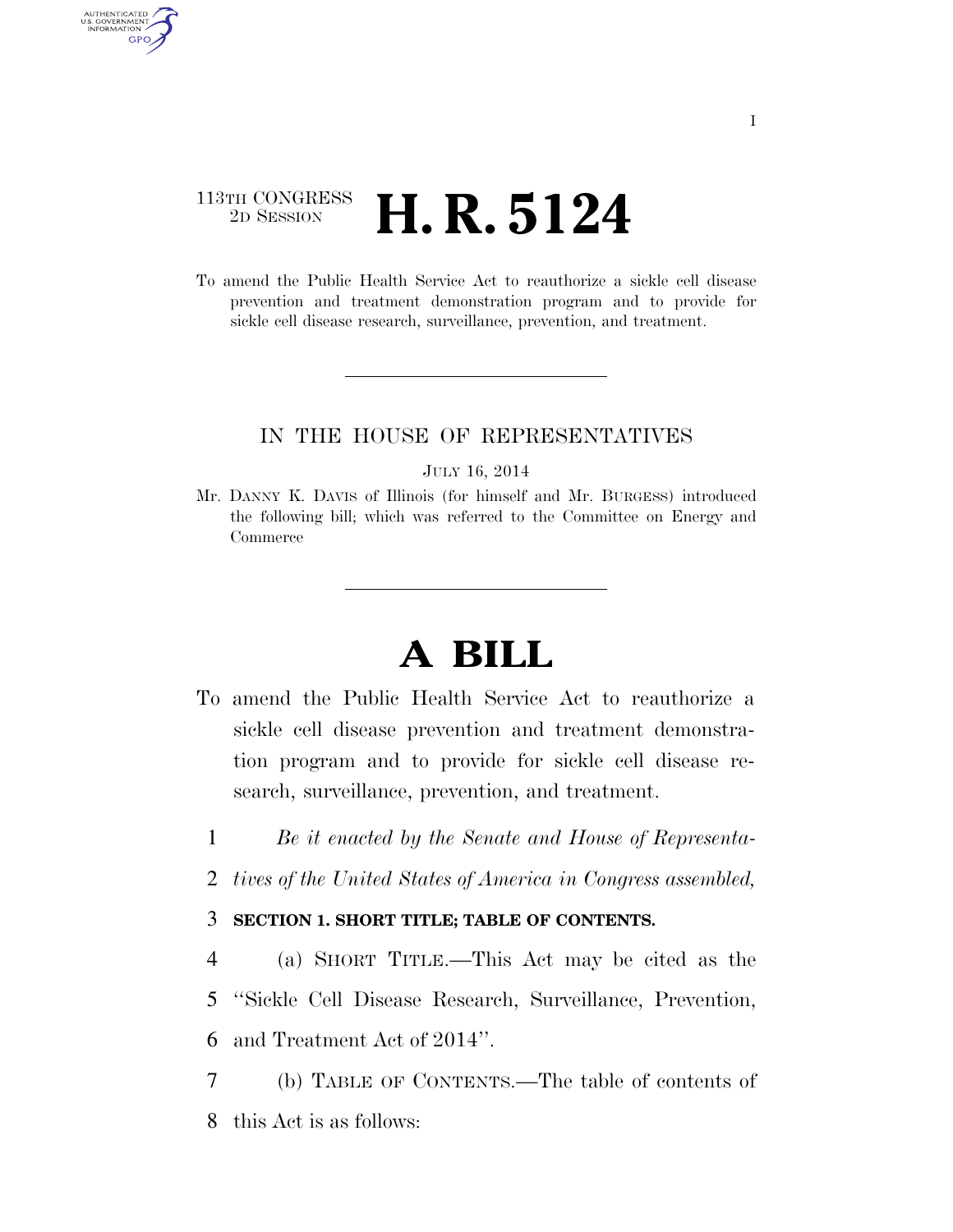Sec. 1. Short title; table of contents. Sec. 2. Sickle cell disease research. Sec. 3. Sickle cell disease surveillance. Sec. 4. Sickle cell disease prevention and treatment. Sec. 5. Collaboration with community-based entities. Sec. 6. Authorization of appropriations. **SEC. 2. SICKLE CELL DISEASE RESEARCH.**  Part P of title III of the Public Health Service Act is amended by inserting after section 399V–5 (42 U.S.C.  $280g-16$ ) the following: **''SEC. 399V–6. NATIONAL SICKLE CELL DISEASE RESEARCH, SURVEILLANCE, PREVENTION, AND TREAT- MENT PROGRAM.**  ''(a) RESEARCH.—The Secretary may conduct or support research to expand the understanding of the cause of, and to find a cure for, sickle cell disease.''. **SEC. 3. SICKLE CELL DISEASE SURVEILLANCE.**  Section 399V–6 of the Public Health Service Act, as added by section 2, is amended by adding at the end the following: ''(b) SURVEILLANCE.— ''(1) GRANTS.—The Secretary shall, for each

 fiscal year for which appropriations are available to carry out this subsection, make grants to not more 19 than 20 States—

20  $\langle (A) \rangle$  to conduct surveillance and maintain data on the prevalence and distribution of sickle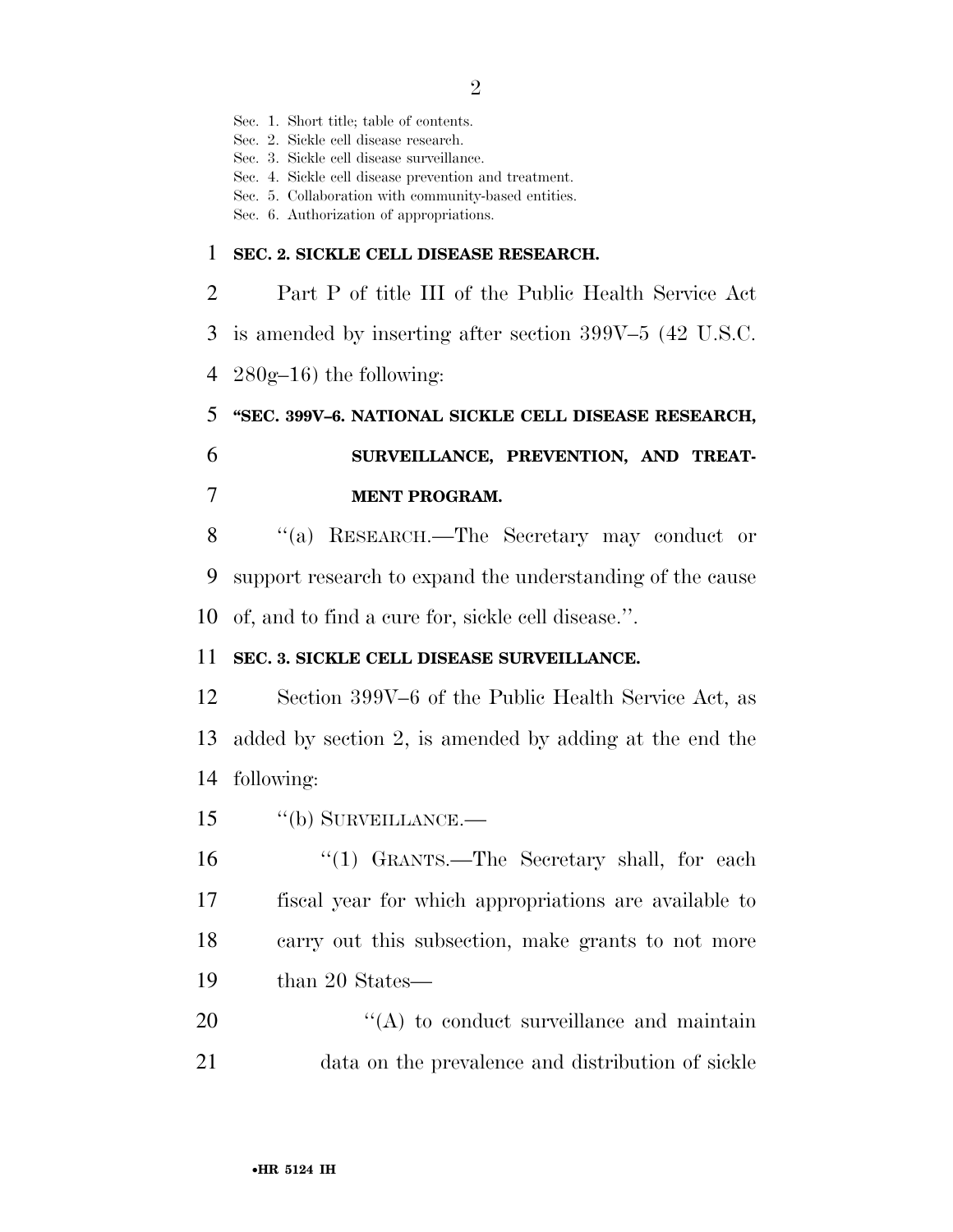| $\mathbf{1}$   | cell disease and its associated health outcomes, |
|----------------|--------------------------------------------------|
| $\overline{2}$ | complications, and treatments;                   |
| 3              | $\lq\lq$ to conduct public health initiatives    |
| $\overline{4}$ | with respect to sickle cell disease, including—  |
| 5              | "(i) increasing efforts to improve ac-           |
| 6              | cess to, and receipt of, high-quality sickle     |
| 7              | cell disease-related health care, including      |
| 8              | the use of proven treatments such as             |
| 9              | Hydroxyurea;                                     |
| 10             | "(ii) working with partners to improve           |
| 11             | health outcomes of people with sickle cell       |
| 12             | disease over the lifespan by promoting           |
| 13             | guidelines for sickle cell disease screening,    |
| 14             | prevention, and treatment, including man-        |
| 15             | agement of sickle cell disease complica-         |
| 16             | tions;                                           |
| 17             | "(iii) providing support to community-           |
| 18             | based organizations and State and local          |
| 19             | health departments in conducting sickle          |
| 20             | cell disease education and training activi-      |
| 21             | ties for patients, communities, and health       |
| 22             | care providers; and                              |
| 23             | "(iv) supporting and training State              |
| 24             | health departments and regional labora-          |
| 25             | tories in comprehensive testing to identify      |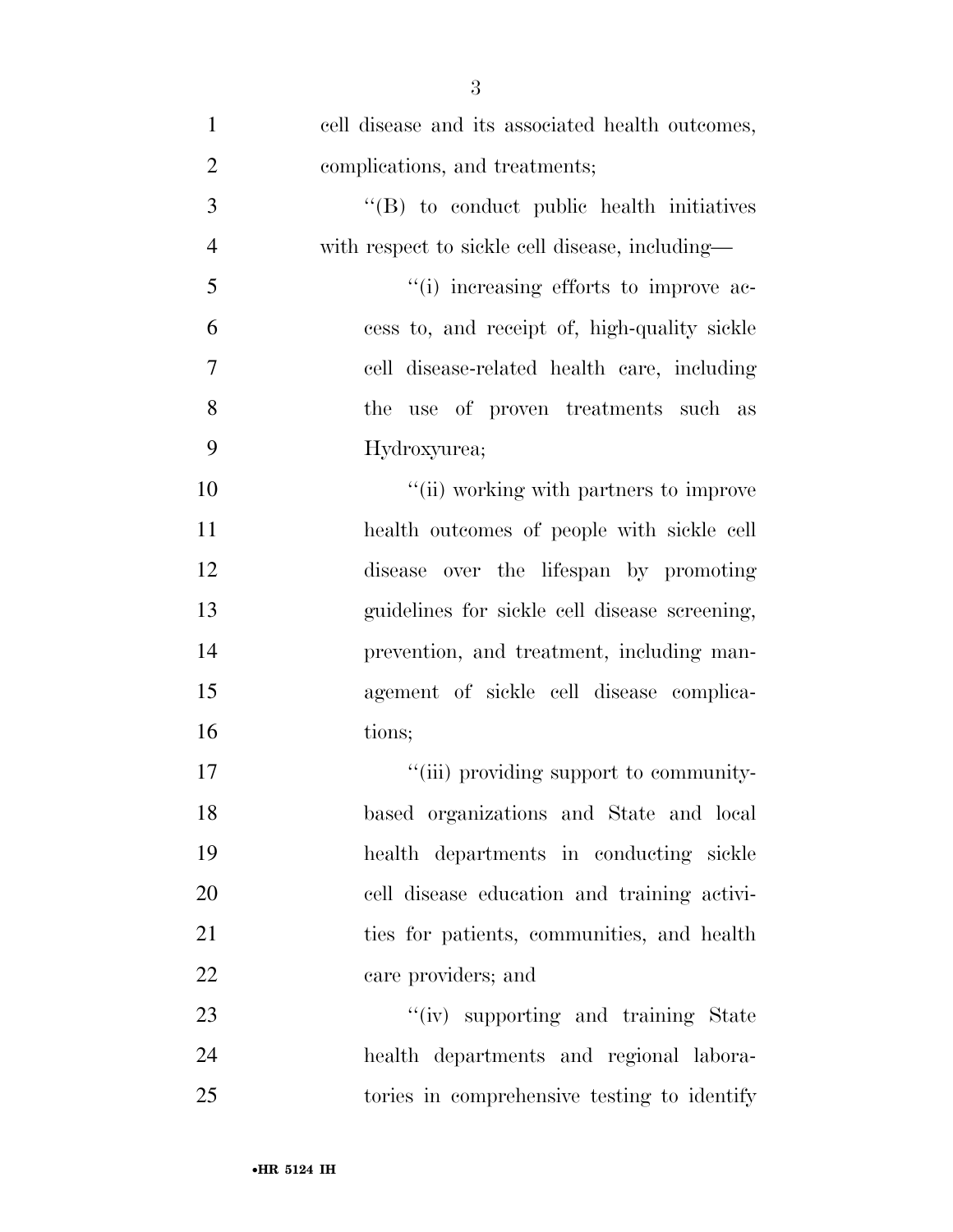| $\mathbf{1}$   | specific forms of sickle cell disease in peo-         |
|----------------|-------------------------------------------------------|
| $\overline{2}$ | ple of all ages; and                                  |
| 3              | "(C) to identify and evaluate promising               |
| $\overline{4}$ | strategies for prevention and treatment of sickle     |
| 5              | cell disease complications, including through—        |
| 6              | "(i) improving estimates of the na-                   |
| 7              | tional incidence and prevalence of sickle             |
| 8              | cell disease, including estimates about the           |
| 9              | specific types of sickle cell disease;                |
| 10             | "(ii) identifying health disparities re-              |
| 11             | lated to sickle cell disease;                         |
| 12             | "(iii) assessing the utilization<br>- of              |
| 13             | therapies and strategies to prevent com-              |
| 14             | plications related to sickle cell disease; and        |
| 15             | "(iv) evaluating the impact of genetic,               |
| 16             | environmental, behavioral, and other risk             |
| 17             | factors that may affect sickle cell disease           |
| 18             | health outcomes.                                      |
| 19             | "(2) POPULATION INCLUDED.—The Secretary               |
| <b>20</b>      | shall, to the extent practicable, award grants under  |
| 21             | this subsection to States across the United States so |
| 22             | as to include data on the majority of the United      |
| 23             | States population with sickle cell disease.           |
| 24             | "(3) APPLICATION.—To seek a grant under this          |
| 25             | subsection, a State shall submit an application to    |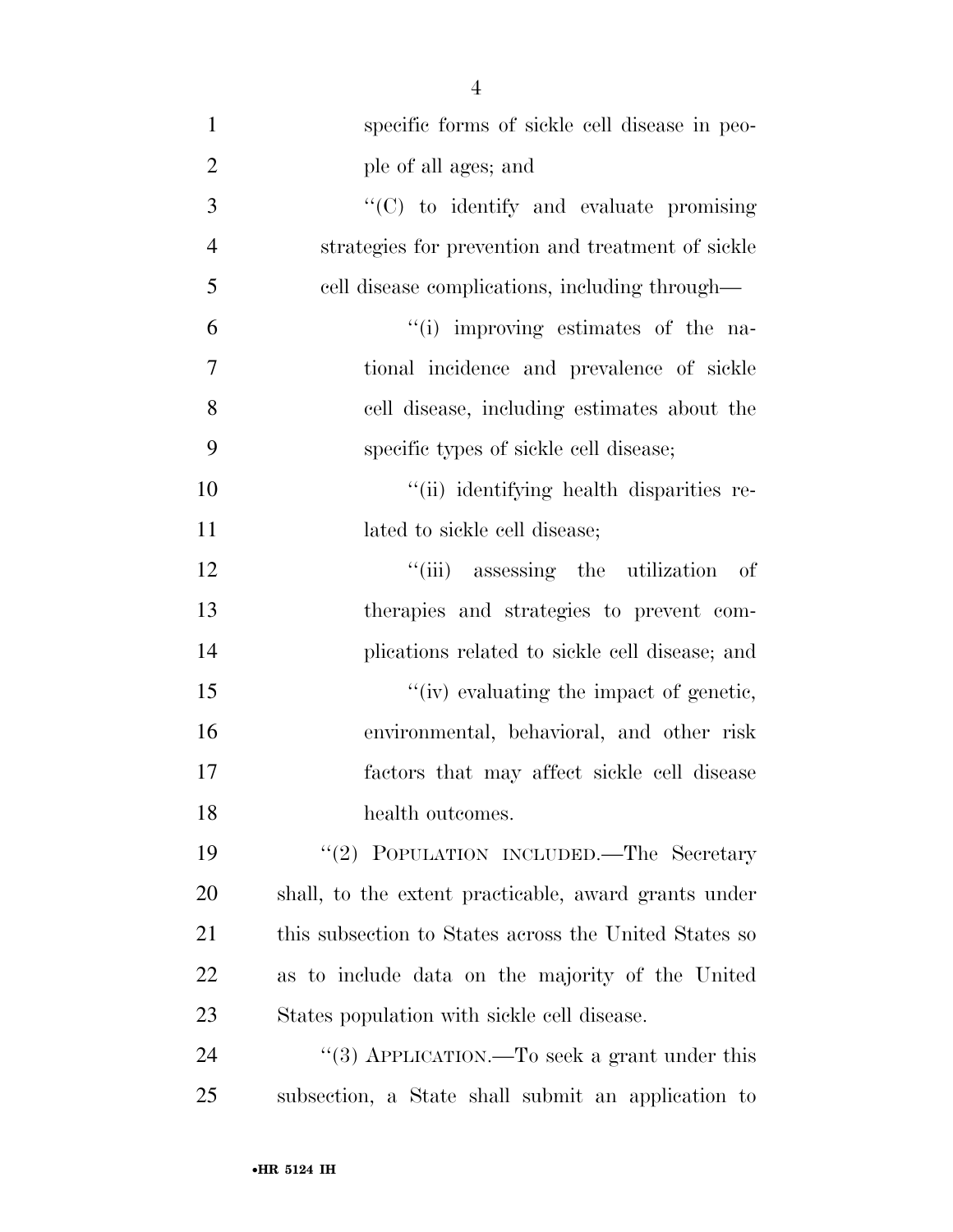| $\mathbf{1}$   | the Secretary at such time, in such manner, and          |
|----------------|----------------------------------------------------------|
| $\overline{2}$ | containing such information as the Secretary may         |
| 3              | require.                                                 |
| $\overline{4}$ | "(4) DEFINITIONS.—In this subsection:                    |
| 5              | "(A) The term 'Secretary' means the Sec-                 |
| 6              | retary of Health and Human Services, acting              |
| 7              | through the Director of the National Center on           |
| 8              | Birth Defects and Developmental Disabilities.            |
| 9              | "(B) The term 'State' includes the $50$                  |
| 10             | States, the District of Columbia, the Common-            |
| 11             | wealth of Puerto Rico, the United States Virgin          |
| 12             | Islands, the Commonwealth of the Northern                |
| 13             | Mariana Islands, American Samoa, Guam, the               |
| 14             | Federated States of Micronesia, the Republic of          |
| 15             | the Marshall Islands, and the Republic of                |
| 16             | Palau.".                                                 |
| 17             | SEC. 4. SICKLE CELL DISEASE PREVENTION AND TREAT-        |
| 18             | MENT.                                                    |
| 19             | REAUTHORIZATION.—Section $712(e)$ of the<br>(a)          |
| 20             | American Jobs Creation Act of 2004 (Public Law 108–      |
| 21             | $357;$ 42 U.S.C. 300b–1 note) is amended—                |
| 22             | (1) by striking "Sickle Cell Disease" each place         |
| 23             | it appears and inserting "sickle cell disease";          |
| 24             | $(2)$ in paragraph $(1)(A)$ , by striking "grants to     |
| 25             | up to 40 eligible entities for each fiscal year in which |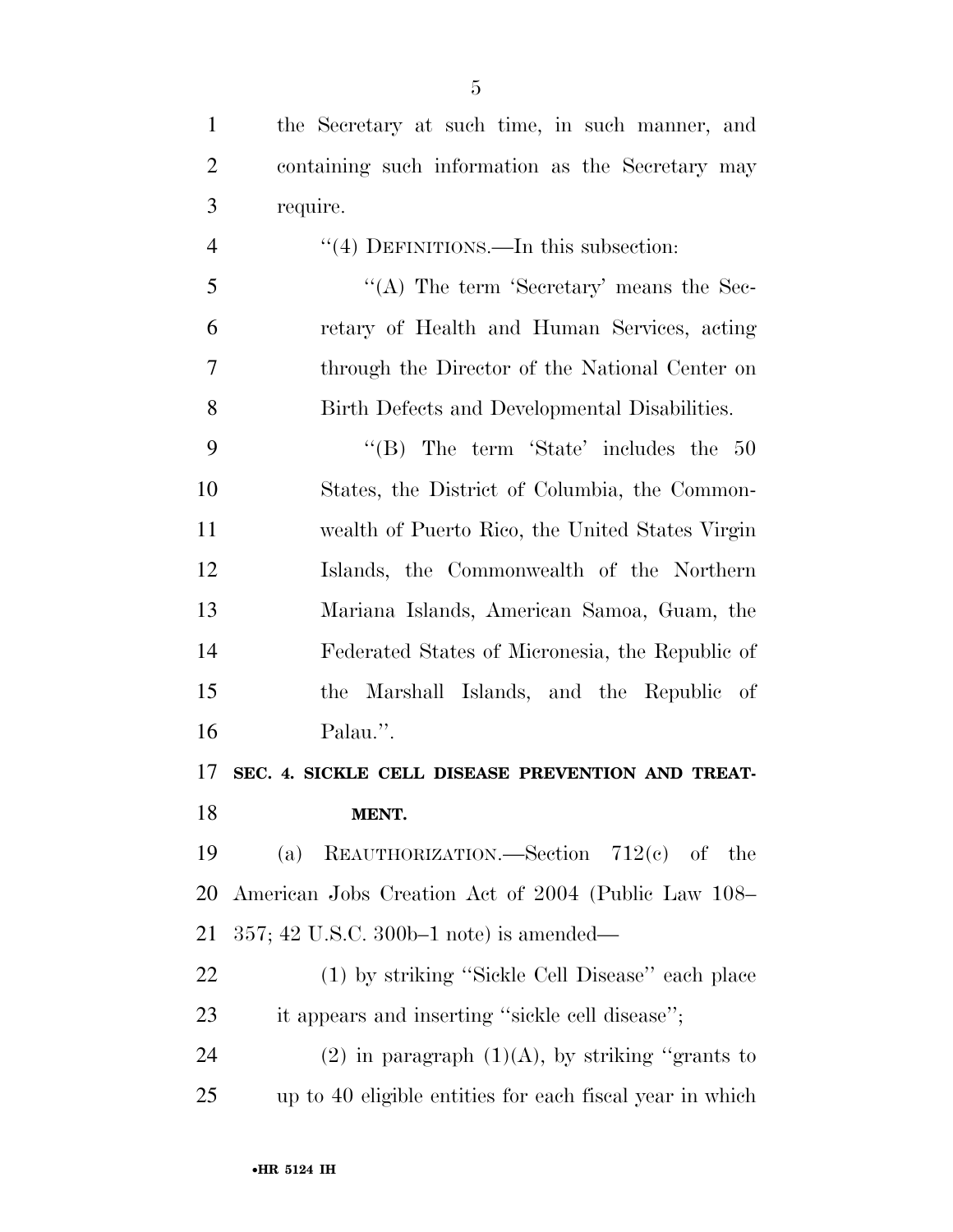| $\mathbf{1}$   | the program is conducted under this section for the   |
|----------------|-------------------------------------------------------|
| $\overline{2}$ | purpose of developing and establishing systemic       |
| 3              | mechanisms to improve the prevention and treat-       |
| $\overline{4}$ | ment of Sickle Cell Disease" and inserting "grants"   |
| 5              | to up to 25 eligible entities for each fiscal year in |
| 6              | which the program is conducted under this section     |
| 7              | for the purpose of developing and establishing sys-   |
| 8              | temic mechanisms to improve the prevention and        |
| 9              | treatment of sickle cell disease in populations with  |
| 10             | a high density of sickle cell disease patients";      |
| 11             | $(3)$ in paragraph $(1)(B)$ —                         |
| 12             | $(A)$ by striking clause (ii) (relating to pri-       |
| 13             | ority); and                                           |
| 14             | (B) by striking "GRANT AWARD REQUIRE-                 |
| 15             | MENTS" and all that follows through "The Ad-          |
| 16             | ministrator shall" and inserting "GEOGRAPHIC          |
| 17             | DIVERSITY.—The Administrator shall";                  |
| 18             | $(4)$ in paragraph $(2)$ , by adding the following    |
| 19             | new subparagraph at the end:                          |
| 20             | $\lq\lq(E)$ To expand, coordinate, and imple-         |
| 21             | ment transition services for adolescents with         |
| 22             | sickle cell disease making the transition to adult    |
| 23             | health care."; and                                    |
| 24             | $(5)$ by striking paragraph $(6)$ .                   |
| 25             | (b) TECHNICAL CHANGES.—                               |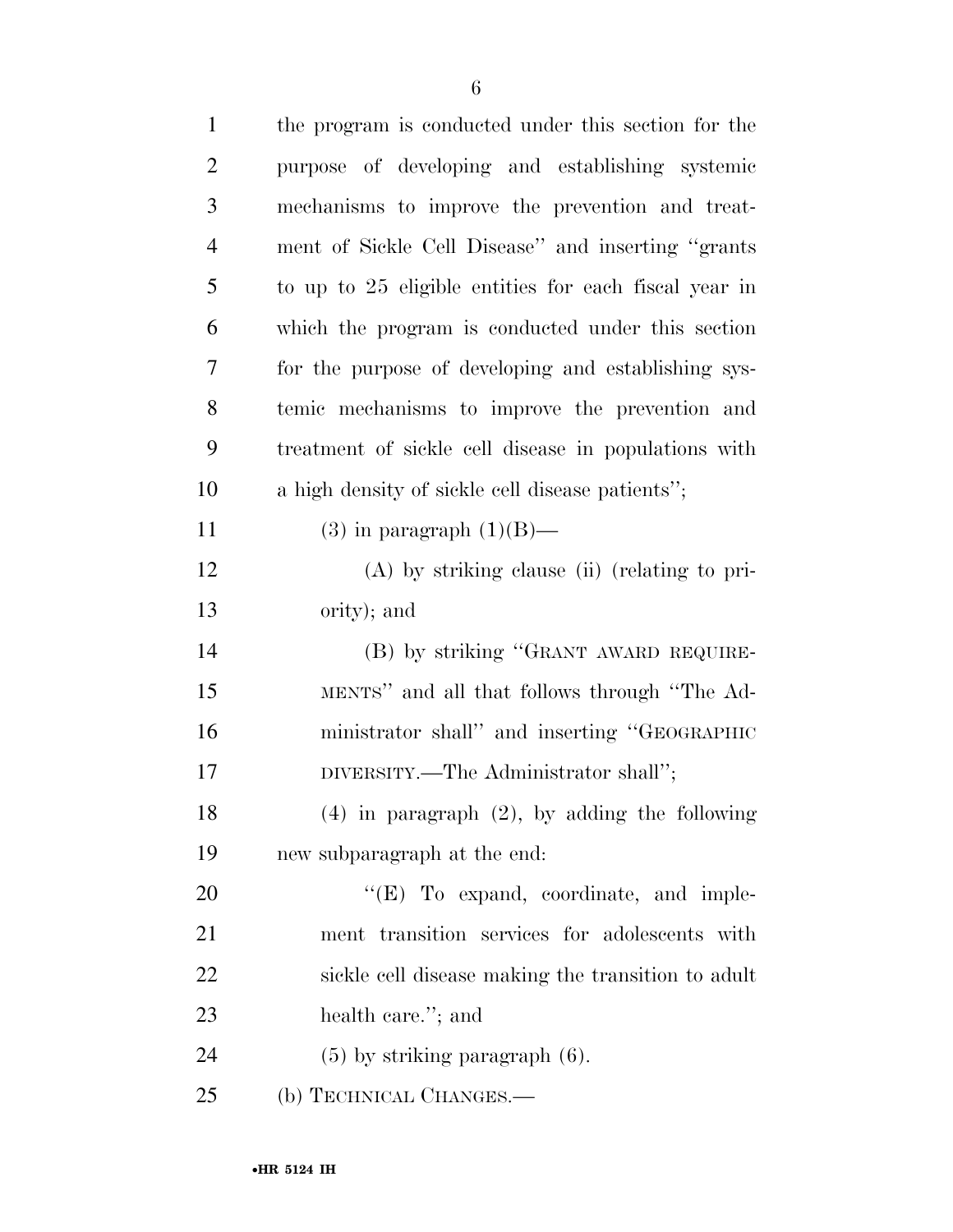| $\mathbf{1}$                                                | $(1)$ Subsection $(e)$ of section 712 of the Amer-                   |
|-------------------------------------------------------------|----------------------------------------------------------------------|
| $\overline{2}$                                              | ican Jobs Creation Act of 2004 (Public Law 108–                      |
| 3                                                           | 357; 42 U.S.C. 300b-1 note) is—                                      |
| $\overline{4}$                                              | (A) transferred to the Public Health Serv-                           |
| 5                                                           | ice Act (42 U.S.C. 201 et seq.); and                                 |
| 6                                                           | $(B)$ inserted at the end of section 399V-                           |
| 7                                                           | 6 of such Act, as added and amended by sec-                          |
| 8                                                           | tions 2 and 3 of this Act.                                           |
| 9                                                           | $(2)$ The table of contents in section 1(c) of the                   |
| 10                                                          | American Jobs Creation Act of 2004 (Public Law                       |
| 11                                                          | $108-357$ ) is amended by striking the item relating                 |
| 12                                                          | to section 712.                                                      |
| 13                                                          | SEC. 5. COLLABORATION WITH COMMUNITY-BASED ENTI-                     |
| 14                                                          | TIES.                                                                |
| 15                                                          | Section 399V–6 of the Public Health Service Act, as                  |
| 16                                                          | amended by section 3, is further amended by adding at                |
| 17                                                          | the end the following:                                               |
|                                                             | 18 " (c) COLLABORATION WITH COMMUNITY-BASED EN-                      |
| 19                                                          | TITIES.—To be eligible to receive a grant or other assist-           |
| 20                                                          | ance under subsection $(a)$ , $(b)$ , or $(c)$ , an entity must have |
| 21                                                          | in effect a collaborative agreement with a community-                |
| 22                                                          | based organization with 5 or more years of experience in             |
| providing services to sickle cell disease patients.".<br>23 |                                                                      |